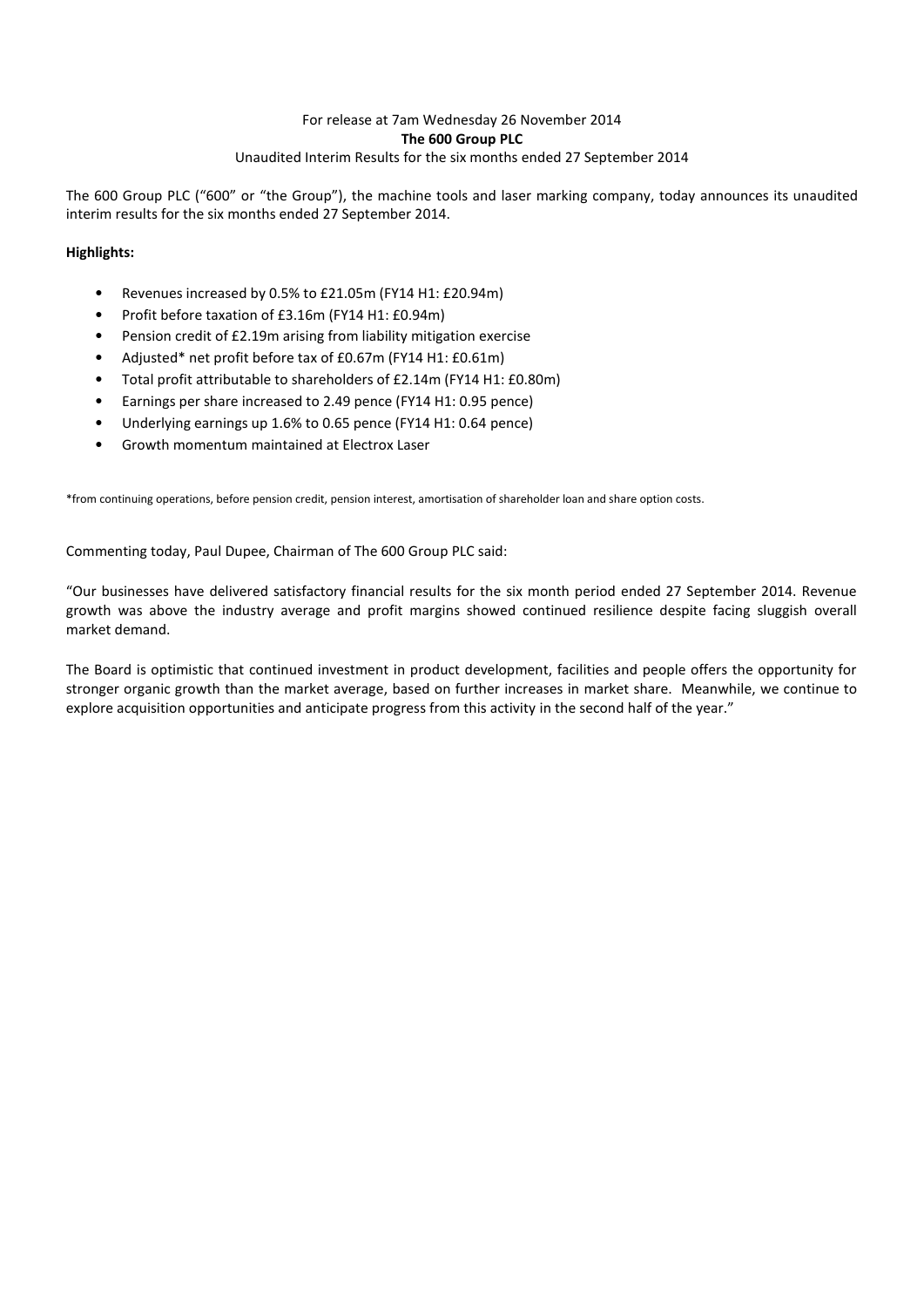## **Reconciliation of underlying profit before taxation:**

|                                        | 26 Weeks ended | 26 Weeks ended |
|----------------------------------------|----------------|----------------|
|                                        | 27 September   | 28 September   |
|                                        | 2014           | 2013           |
|                                        | £m             | £m             |
| Revenues                               | 21.05          | 20.94          |
| Cost of sales                          | (14.14)        | (14.02)        |
| Gross profit                           | 6.91           | 6.92           |
| Net operating costs                    | (6.05)         | (6.12)         |
| Underlying operating profit            | 0.86           | 0.80           |
| Bank interest expense (net)            | (0.19)         | (0.19)         |
| Underlying profit before tax           | 0.67           | 0.61           |
| Other items:                           |                |                |
| Pensions credit                        | 2.19           |                |
| Share option costs                     | (0.07)         | (0.03)         |
| Interest on pension surplus            | 0.44           | 0.42           |
| Amortisation of shareholder loan costs | (0.07)         | (0.06)         |
|                                        | 2.49           | 0.33           |
|                                        |                |                |
| Reported profit before tax             | 3.16           | 0.94           |

More Information on the group can be viewed at: [www.600group.com](http://www.600group.com/)

| Enquiries:                                     |                    |
|------------------------------------------------|--------------------|
| The 600 Group PLC                              | Tel: 01924 415000  |
| Nigel Rogers, Chief Executive                  |                    |
| Neil Carrick, Finance Director                 |                    |
| <b>Cadogan PR Limited</b>                      | Tel: 020 7930 7006 |
| Alex Walters                                   | Tel: 07771 713608  |
| <b>FinnCap</b>                                 | Tel: 020 7600 1658 |
| Tony Quirke/Mia Gardiner (Sales/Broking)       |                    |
| <b>Spark Advisory Partners Limited (NOMAD)</b> |                    |
| Miriam Greenwood/Sean Wyndham-Quin             | Tel: 020 3368 3553 |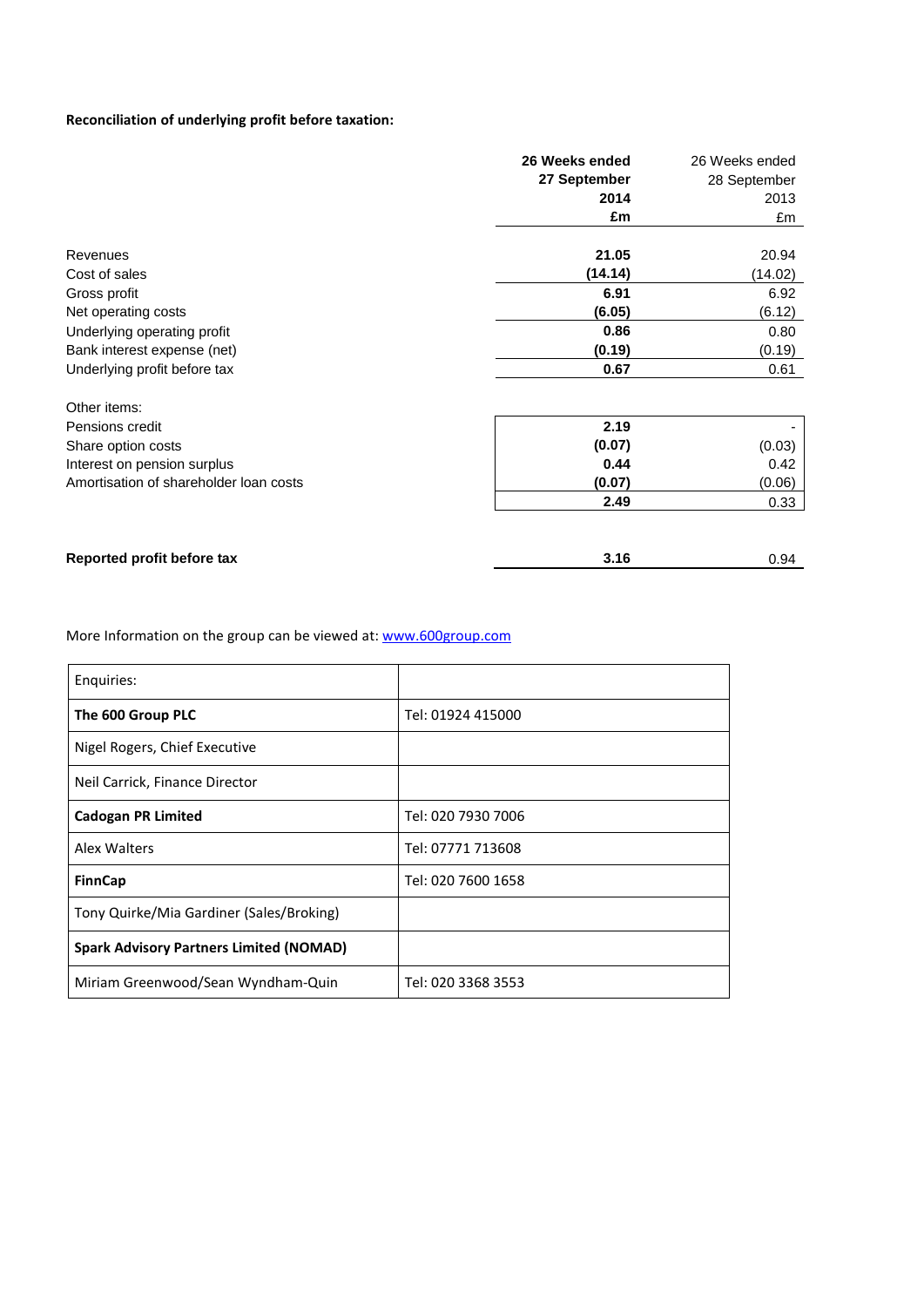### **The 600 Group Plc**

### **Chairman's Statement for the six months ended 27 September 2014**

### **Overview**

Our businesses have delivered satisfactory financial results for the six month period ended 27 September 2014. Revenue growth was above the industry average and profit margins showed continued resilience despite facing sluggish overall market demand. We have continued to invest in facilities, people and product development, and to implement our strategic goal of developing the Group's exposure to high growth industry sectors led by technical leadership in niche markets.

## **Results and dividend**

Revenue increased by 0.5% to £21.05m (FY14 H1: £20.94m) generating a net operating profit (excluding the effects of pension credit of £2.19m) of £0.80m (FY14 H1: £0.77m).

Revenues were adversely affected by the relative strength of Sterling against the US Dollar during the period. At constant rates of exchange, revenues would have been approximately £1.00m (5.0%) higher than those reported at actual rates prevailing during the first half. Profits were virtually unaffected overall, as the adverse translation of results from operations in North America was mitigated by cost savings on imports into Europe. Foreign currency effects will be softened in the second half of the financial year assuming that current rates of exchange prevail.

After taking account of interest on bank borrowings, the underlying Group pre-tax profit before pension credit interest and amortisation of shareholder loan and share option costs was £0.67m (FY14 H1: £0.61m).

The total profit attributable to shareholders of the Group for the financial period was £2.14m (FY14 H1: £0.80m), providing earnings of 2.49 pence per share (FY14 H1: 0.95 pence).

The process of gaining court approval for the restoration of distributable reserves approval at the Annual General meeting is underway, however the Board does not recommend that any dividend payment be made for the current period.

### **Operating activities**

### *Machine tools and precision engineered components*

|                  | <b>FY15 H1</b><br>£m | <b>FY14 H1</b><br>£m |
|------------------|----------------------|----------------------|
| Revenues         | 17.17                | 17.65                |
| Operating profit | 1.37                 | 1.21                 |
| Operating margin | 8.0%                 | 6.9%                 |

Like for like revenues (at constant rates of exchange) increased by approximately 1.7%, but reported a reduction of 3.4% as a consequence of the relative strength of Sterling during the period.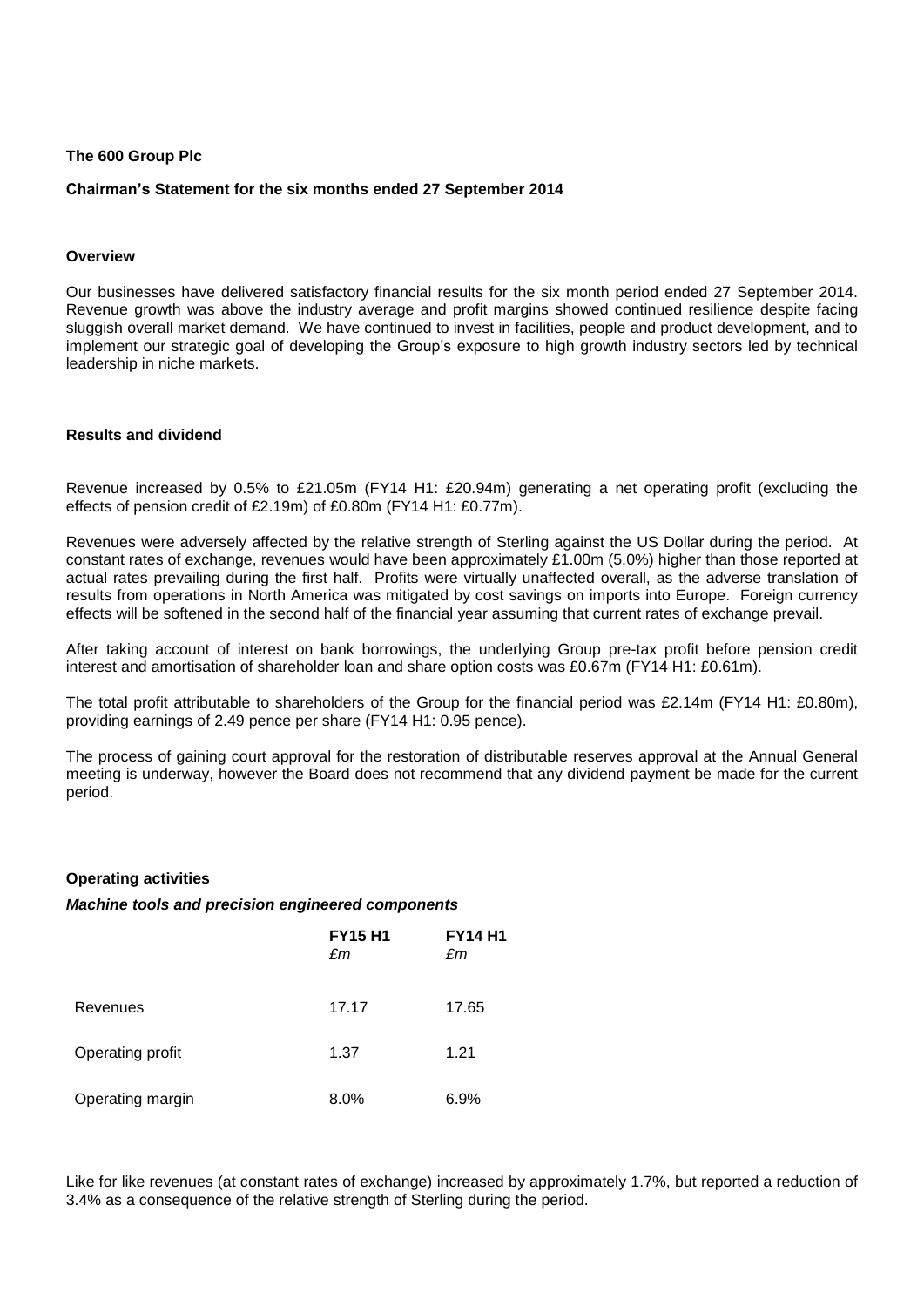Overall market consumption in North America reduced by 1.5% in the period *(Source: Oxford Economics)* whilst Group revenues (at constant rates of exchange) increased by 4.0%. European market conditions showed a modest 2.7% improvement, and revenues also increased by approximately 4.0% led by the UK and Germany.

Deliveries began in respect of several orders in the period for large swing lathes used primarily in the oil and gas supply chain in North America. Further deliveries will be made in the current quarter, and revenues from this activity are expected to contribute to stronger revenue growth in the second half of the year.

Gross margins were maintained and overhead costs continued to be well managed, facilitating an increase in operating margin for the segment from 6.9% to 8.0% of revenues.

Both the Tornado EL range of CNC machines and the Pratt Burnerd Gripfast chuck were successfully launched in the period. Continuing product developments are well advanced, focused in particular on further expansion of both conventional and CNC ranges of turning machines, and on safety related workholding products. A range of Gamet taper roller bearings targeted specifically outside the machine tool market is scheduled for launch in the second half of the year.

The US build programme has also continued, with several additional accessory options for the drill line, and development of a range of US built saws for launch in the second half of the year.

### *Laser marking*

|                  | <b>FY15 H1</b><br>£m | <b>FY14 H1</b><br>£m |
|------------------|----------------------|----------------------|
| Revenues         | 4.00                 | 3.46                 |
| Operating profit | 0.07                 | 0.14                 |
| Operating margin | 1.8%                 | 4.2%                 |

Electrox Laser continued to generate strong growth momentum, with revenues increasing by more than 15% to £4.00m across a broad geographical base. More than 44% of revenues were generated in North America, where margins were squeezed by the strength of Sterling relative to the US dollar and additional sales resource was added to increase market penetration.

Further investment was made in new product development, including additions to the EMS range of enclosures and completion of the Scriba control software for imminent launch.

The effect of currency, combined with discretionary product development and higher selling costs, combined to hold back the segmental profit to just above break even.

The investment made in new products over the last two years has returned Electrox to a leading position amongst its peers from a technology and user interface viewpoint. There are now clear signs of increased traction in the market, and we continue to progress opportunities to build our market presence through acquisition.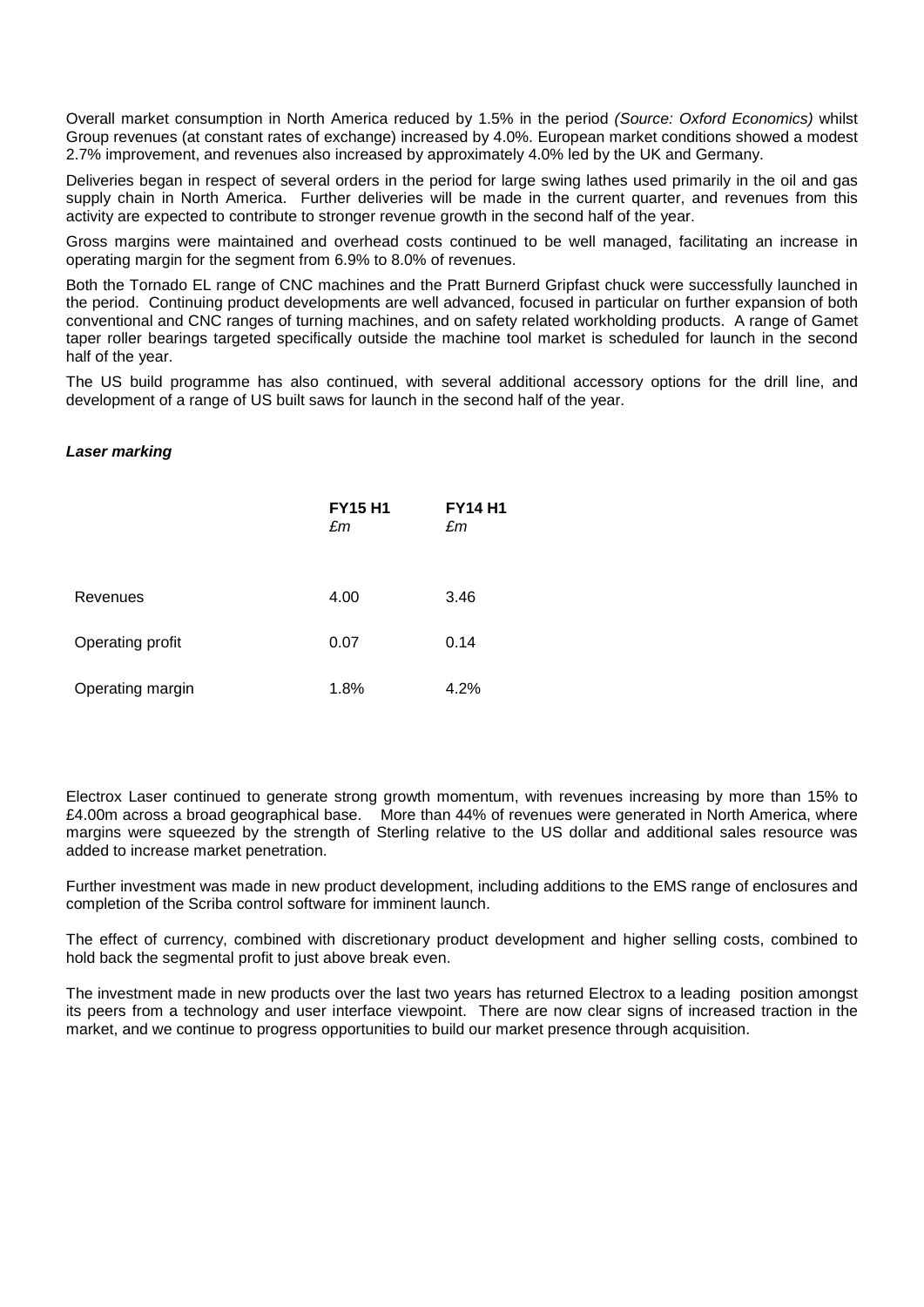## **Investment in ProPhotonix Limited ("ProPhotonix")**

On 3 August 2014 we announced the acquisition of 26.3% of the ordinary share capital of ProPhotonix through the issue of ordinary shares in the Group representing 5.5% of the enlarged share capital of 600 Group Plc. The share exchange was carried out following presentations with three London-based institutional investors, each of whom indicated support for the transaction.

ProPhotonix is AIM listed, although registered in Delaware and designs and manufactures LED arrays and laser diode modules in the UK and Ireland. It has a strong base of technology and applications knowledge, applicable to high growth sectors including niche industrial, security and medical markets. We continue to engage with the board of Prophotonix in constructive dialogue to promote closer co-operation.

## **Facilities**

On 30 June 2014, the freehold site at Colchester, previously occupied under lease by Gamet Bearings, was acquired for £0.77m, saving annual rental payments of £0.09m.

The board has subsequently approved the relocation of Clausing to new leasehold premises in Kalamazoo, Michigan in the second half of the financial year. The new site has the benefits of a better location, improved road links, enhanced operating efficiency, and significantly improved facilities. The existing freehold premises will be sold at its approximate current book value of £0.10m. The new leasehold facility will be rented at an approximate annual rental of £0.14m, with the additional rental cost fully mitigated by savings in utilities and other overheads.

An offer has also been accepted, subject to contract, for the sale of the former Head Office building in Leeds at close to its current book value of £0.39m.

## **Financial position**

Net assets increased by £0.34m to £22.88m with net assets excluding the effect of pension schemes (and associated taxation) increasing by £1.37m to £11.55m.

Cash used in operations was slightly negative at £0.06m with £1.15m of funds from operations absorbed by increased stock to support new product launches and a reduction in trade payables including the final installments on an onerous lease exited back in 2012. Capital expenditure including the purchase of the Gamet premises amounted to £1.04m during the period with a further £0.23m expended on interest and tax payments.

Net debt as a consequence increased by £1.44m to £6.75m resulting in gearing of 29.5% (March 2014: 23.5%).

## **UK pension scheme**

The surplus on the UK pension scheme decreased during the period from £19.90m to £18.46m as a result of changes in underlying assumptions, most notably the yield on corporate bonds upon which the valuation is based.

The estimated funding deficit at the end of September 2014 using the technical provisions basis agreed at the last tri-ennial valuation remained largely unchanged at £15m.This compared to the tri-ennial valuation deficit at 31 March 2013 of £25.40m.

The scheme continues to benefit from active management of the investment portfolio with the overall aim of reaching full buy-out funding without reliance on future contributions from the Group. The Directors and Trustee continue to work in close co-operation, and during the period an exercise was completed to enable pensioners to exchange non-statutory increases to their pension for an elevated level of fixed benefits. This offer was widely appreciated by scheme members, and the resulting level of take up reduced fixed rate pension increase and inflation risk to the scheme. It also provided an overall funding benefit of more than £2.18m, which is reflected in the consolidated profit and loss account of the Group under IAS 19.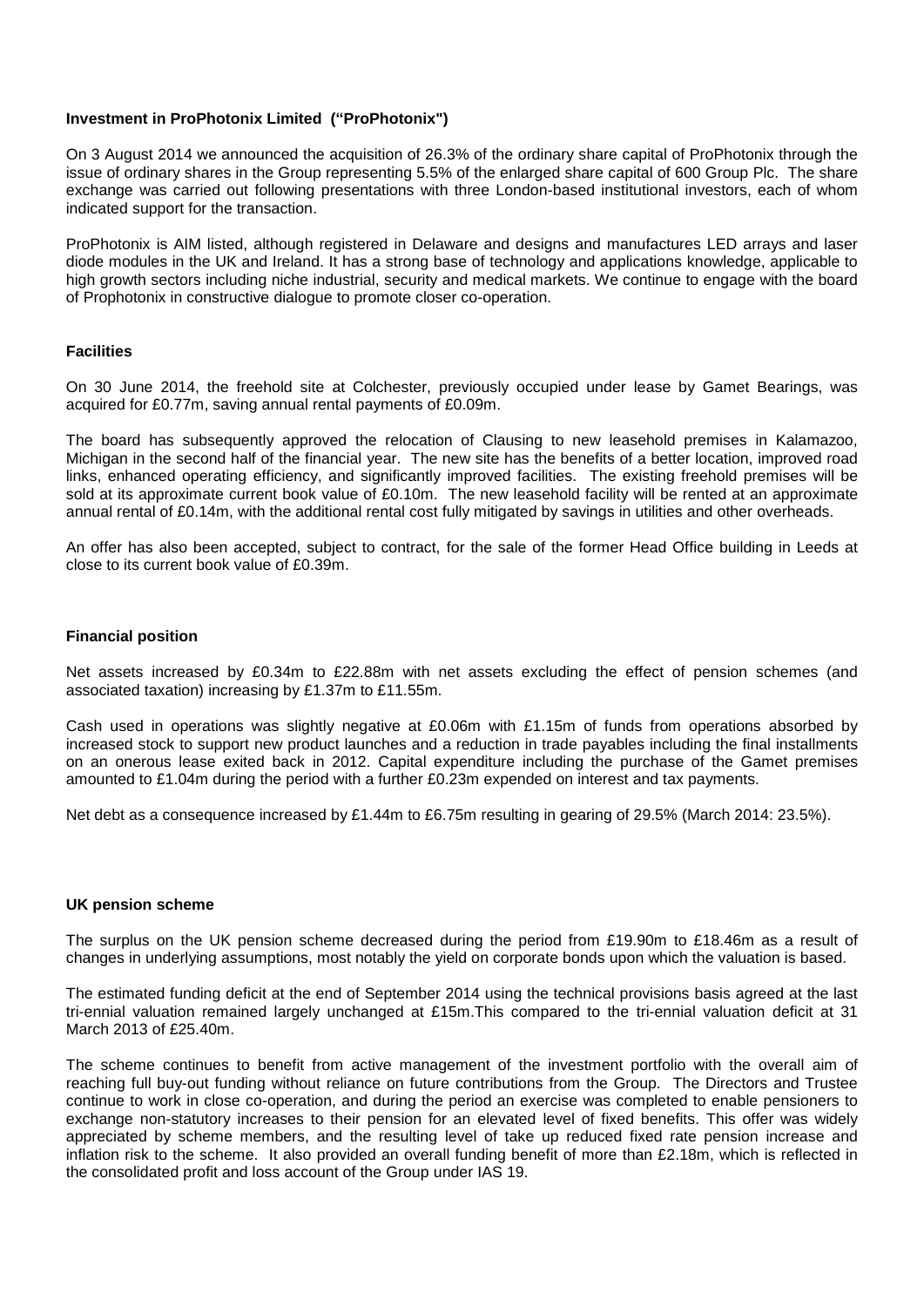## **Outlook**

Most recent industry forecasts indicate a return to growth in machine tool consumption in North America of 6.2% for 2015, and a further modest improvement in Europe of 3.7% (*source: Oxford Economics*). Order intake in the United States during the period, and since the period end, provide substance to these forecasts, with the order book currently at a two year high.

Market conditions in Europe are patchy. The UK market has been particularly buoyant for almost eighteen months, and is now showing signs of leveling off, whilst Germany and many other territories are slightly more encouraging after a sustained period of negative sentiment.

The Board is optimistic that continued investment in product development, facilities and people offers the opportunity for stronger organic growth than the market average, based on further increases in market share. Meanwhile, we continue to explore acquisition opportunities and anticipate progress from this activity in the second half of the year.

**Paul Dupee Chairman 26 November 2014**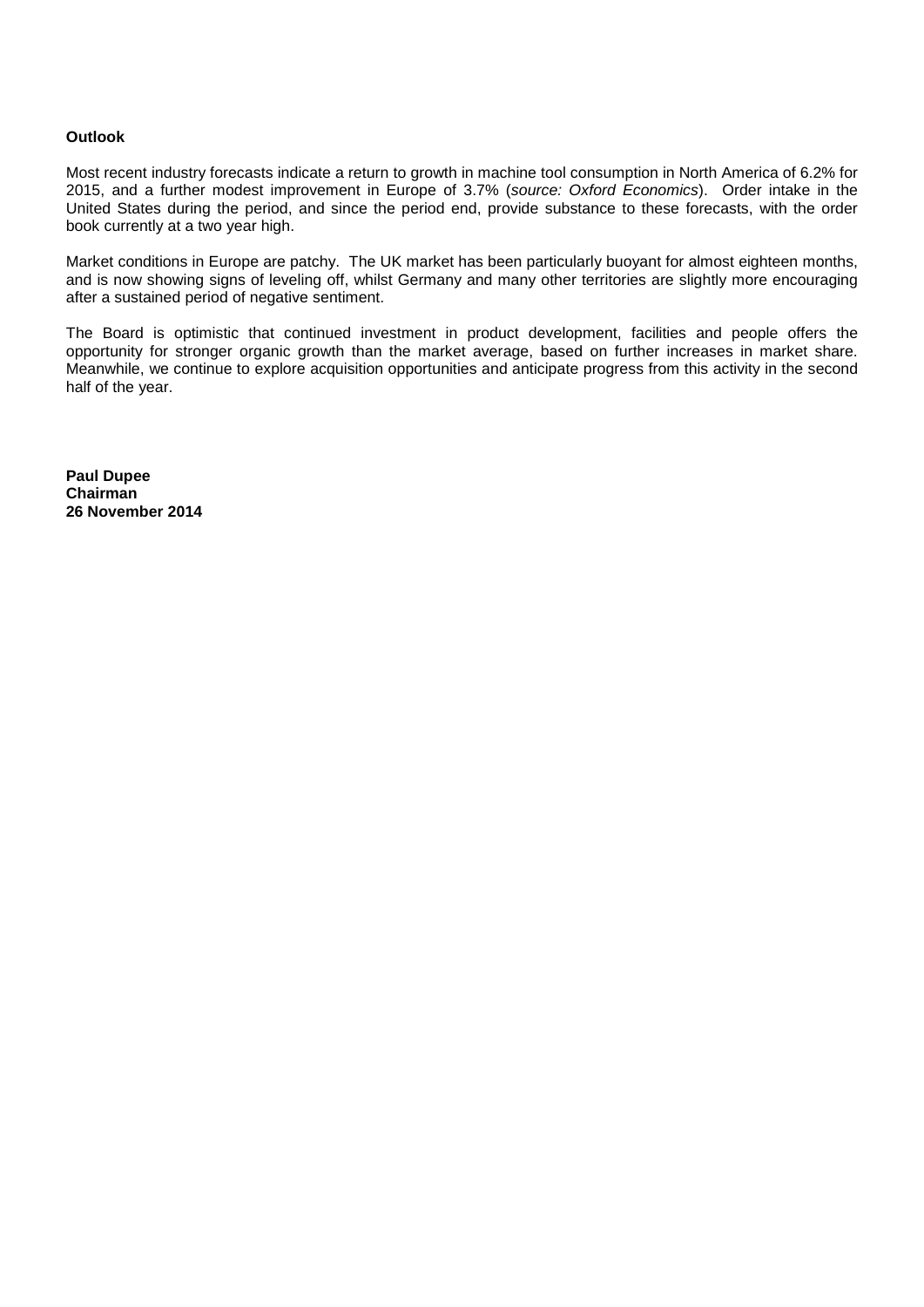# **Condensed consolidated income statement (unaudited)**

for the 26 week period ended 27 September 2014

|                                                                                       | 26 weeks<br><b>Ended</b><br>27 September | 26 weeks<br>ended<br>28 September | 52 weeks<br>Ended<br>29 March |
|---------------------------------------------------------------------------------------|------------------------------------------|-----------------------------------|-------------------------------|
|                                                                                       | 2014                                     | 2013                              | 2014                          |
|                                                                                       | £'000                                    | £'000                             | £'000                         |
| Continuing                                                                            |                                          |                                   |                               |
| <b>Revenue</b>                                                                        | 21,051                                   | 20,937                            | 41,707                        |
| Cost of sales                                                                         | (14, 145)                                | (14, 019)                         | (27, 850)                     |
| <b>Gross profit</b>                                                                   | 6,906                                    | 6,918                             | 13,857                        |
| Other operating income                                                                | 11                                       | 90                                | 134                           |
| Net operating expenses                                                                | (6,050)                                  | (6, 213)                          | (11, 643)                     |
| Pensions credit                                                                       | 2,186                                    |                                   |                               |
| Other special items                                                                   |                                          |                                   | (128)                         |
| Share option costs                                                                    | (63)                                     | (28)                              | (57)                          |
| Total Net operating expenses                                                          | (3,927)                                  | (6, 241)                          | (11, 828)                     |
| <b>Operating profit</b>                                                               | 2,990                                    | 767                               | 2,163                         |
| Bank and other interest                                                               | 1                                        | $\overline{2}$                    | $\overline{7}$                |
| Interest on pension surplus                                                           | 443                                      | 421                               | 827                           |
| <b>Financial income</b>                                                               | 444                                      | 423                               | 834                           |
| Bank and other interest                                                               | (198)                                    | (184)                             | (388)                         |
| Amortisation of shareholder loan costs                                                | (72)                                     | (63)                              | (134)                         |
| <b>Financial expense</b>                                                              | (270)                                    | (247)                             | (522)                         |
| <b>Profit before tax</b>                                                              | 3,164                                    | 943                               | 2,475                         |
| Income tax charge                                                                     | (1,021)                                  | (142)                             | (623)                         |
| Total profit for the financial period attributable to<br>equity holders of the parent | 2,143                                    | 801                               | 1,852                         |
| <b>Basic earnings per share</b>                                                       | 2.49p                                    | 0.95p                             | 2.19p                         |
| Diluted earnings per share                                                            | 2.38p                                    | 0.94p                             | 2.15p                         |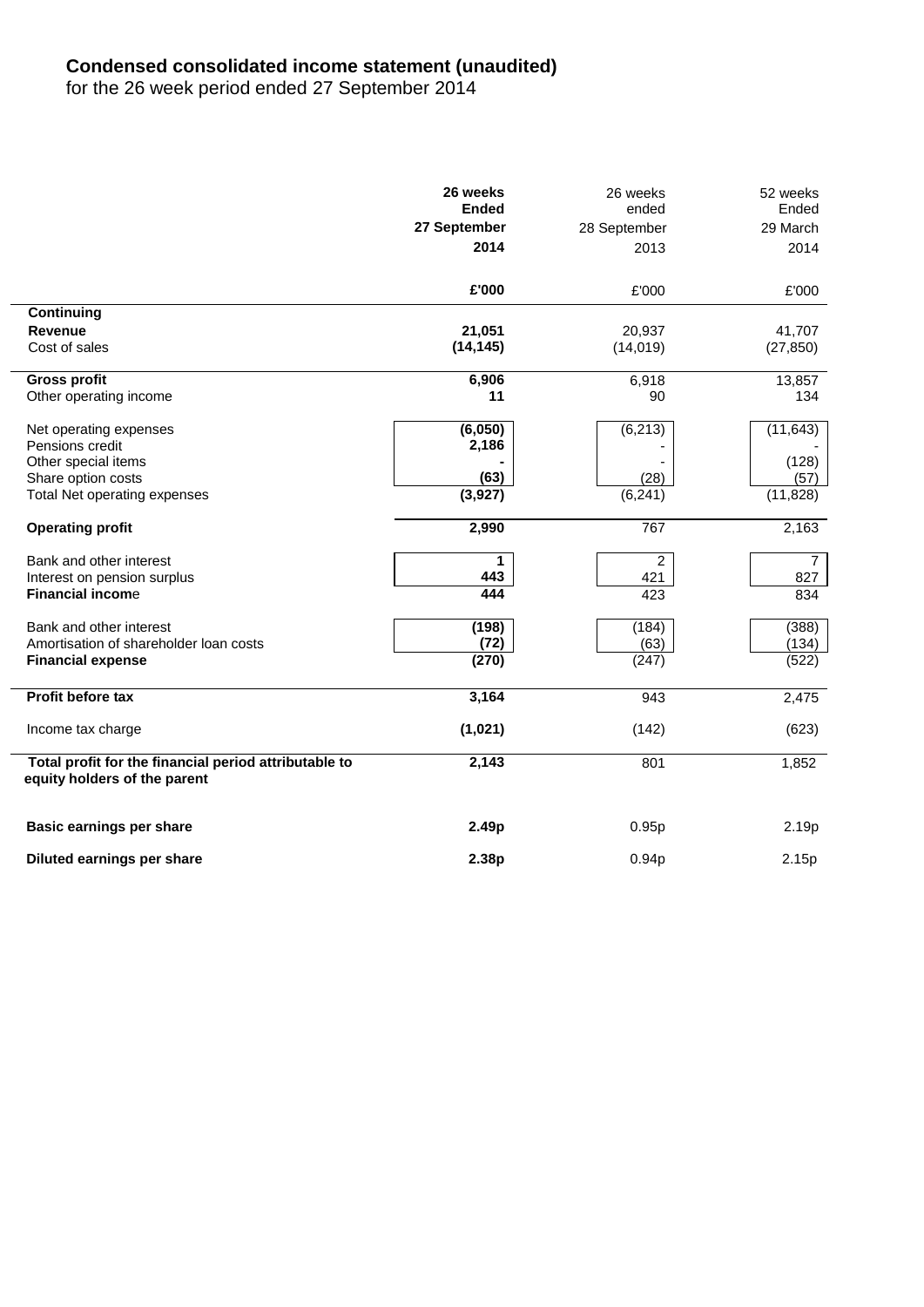# **Condensed consolidated statement of comprehensive income and expense (unaudited)** for the 26 week period ended 27 September 2014

|                                                                                      | 26 weeks     | 26 weeks     | 52 weeks       |
|--------------------------------------------------------------------------------------|--------------|--------------|----------------|
|                                                                                      | <b>Ended</b> | ended        | Ended          |
|                                                                                      | 27 September | 28 September | 29 March       |
|                                                                                      | 2014         | 2013         | 2014           |
|                                                                                      | £000         | £000         | £000           |
| Profit for the period                                                                | 2,143        | 801          | 1,852          |
| Other comprehensive (expense)/income:                                                |              |              |                |
| Items that will not be reclassified to the Income Statement:                         |              |              |                |
| Remeasurement of the net defined benefit assets                                      | (4,069)      | (68)         | (229)          |
| Fair value adjustment of ProPhotonix investment                                      | (358)        |              |                |
| Deferred taxation                                                                    | 1,424        | 24           | 139            |
| Total items that will not be reclassified to the Income<br><b>Statement:</b>         | (3,003)      | (44)         | (90)           |
| Items that are or may in the future be reclassified to the<br>Income Statement:      |              |              |                |
| Foreign exchange translation differences                                             | 18           | 65           | $\overline{2}$ |
| Revaluation movement in respect of assets held for sale                              |              |              |                |
| Total items that are or may be reclassified subsequently<br>to the Income Statement: | 18           | 65           | $\overline{2}$ |
| Other comprehensive income/(expense) for the period,<br>net of income tax            | (2,985)      | 21           | (88)           |
| Total comprehensive income/(expense) for the period                                  | (842)        | 822          | 1,764          |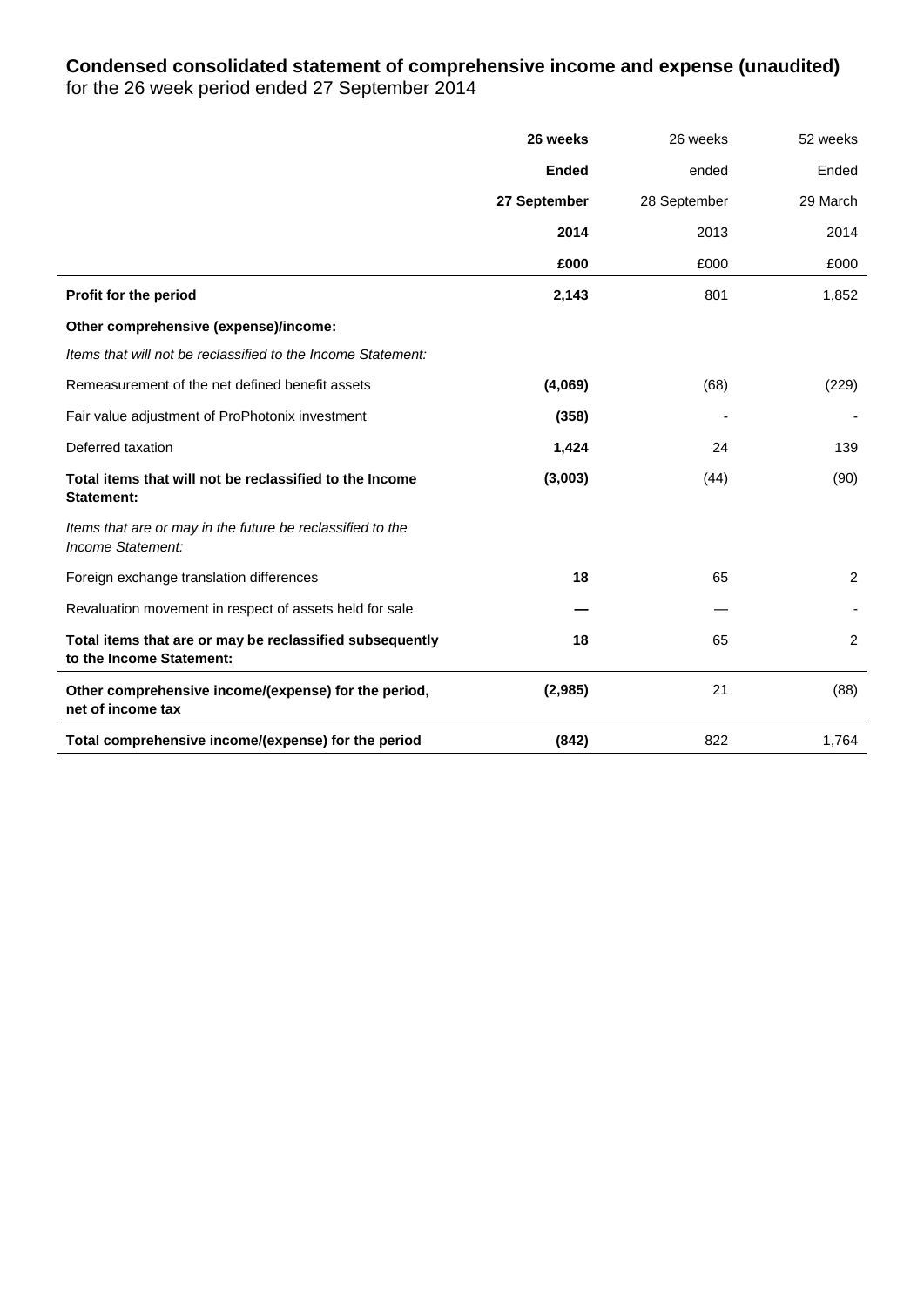# **Condensed Consolidated statement of financial position (unaudited)**

As at 27 September 2014

|                                | As at        | As at        | As at     |
|--------------------------------|--------------|--------------|-----------|
|                                | 27 September | 28 September | 29 March  |
|                                | 2014         | 2013         | 2014      |
|                                | £000         | £000         | £000      |
| <b>Non-current assets</b>      |              |              |           |
| Property, plant and equipment  | 4,965        | 4,299        | 4,348     |
| Intangible assets              | 1,892        | 1,530        | 1,780     |
| Investments                    | 744          |              |           |
| Employee benefits              | 17,427       | 18,554       | 19,019    |
| Deferred tax assets            | 1,218        | 3,089        | 2,723     |
|                                | 26,246       | 27,472       | 27,870    |
| <b>Current assets</b>          |              |              |           |
| Inventories                    | 9,159        | 9,194        | 8,505     |
| Trade and other receivables    | 6,279        | 5,794        | 6,209     |
| Cash and cash equivalents      | 1,220        | 1,253        | 1,149     |
|                                | 16,658       | 16,241       | 15,863    |
| <b>Total assets</b>            | 42,904       | 43,713       | 43,733    |
| <b>Non-current liabilities</b> |              |              |           |
| Loans and other borrowings     | (3, 487)     | (5,006)      | (2, 475)  |
| Deferred tax liability         | (5,702)      | (7, 582)     | (7, 737)  |
|                                | (9, 189)     | (12, 588)    | (10, 212) |
| <b>Current liabilities</b>     |              |              |           |
| Trade and other payables       | (6,083)      | (6, 142)     | (6, 425)  |
| Income tax payable             | (109)        | (293)        | (140)     |
| Provisions                     | (158)        | (943)        | (429)     |
| Loans and other borrowings     | (4, 485)     | (1,899)      | (3,982)   |
|                                | (10, 835)    | (9,277)      | (10, 976) |
| <b>Total liabilities</b>       | (20, 024)    | (21, 865)    | (21, 188) |
| <b>Net assets</b>              | 22,880       | 21,848       | 22,545    |
| Shareholders' equity           |              |              |           |
| Called-up share capital        | 14,632       | 14,581       | 14,581    |
| Share premium account          | 17,945       | 16,885       | 16,885    |
| <b>Revaluation reserve</b>     | 851          | 835          | 862       |
| Capital redemption reserve     | 2,500        | 2,500        | 2,500     |
| Equity reserve                 | 183          | 176          | 180       |
| <b>Translation reserve</b>     | 968          | 1,271        | 938       |
| Retained earnings              | (14, 199)    | (14, 400)    | (13, 401) |
| <b>Total equity</b>            | 22,880       | 21,848       | 22,545    |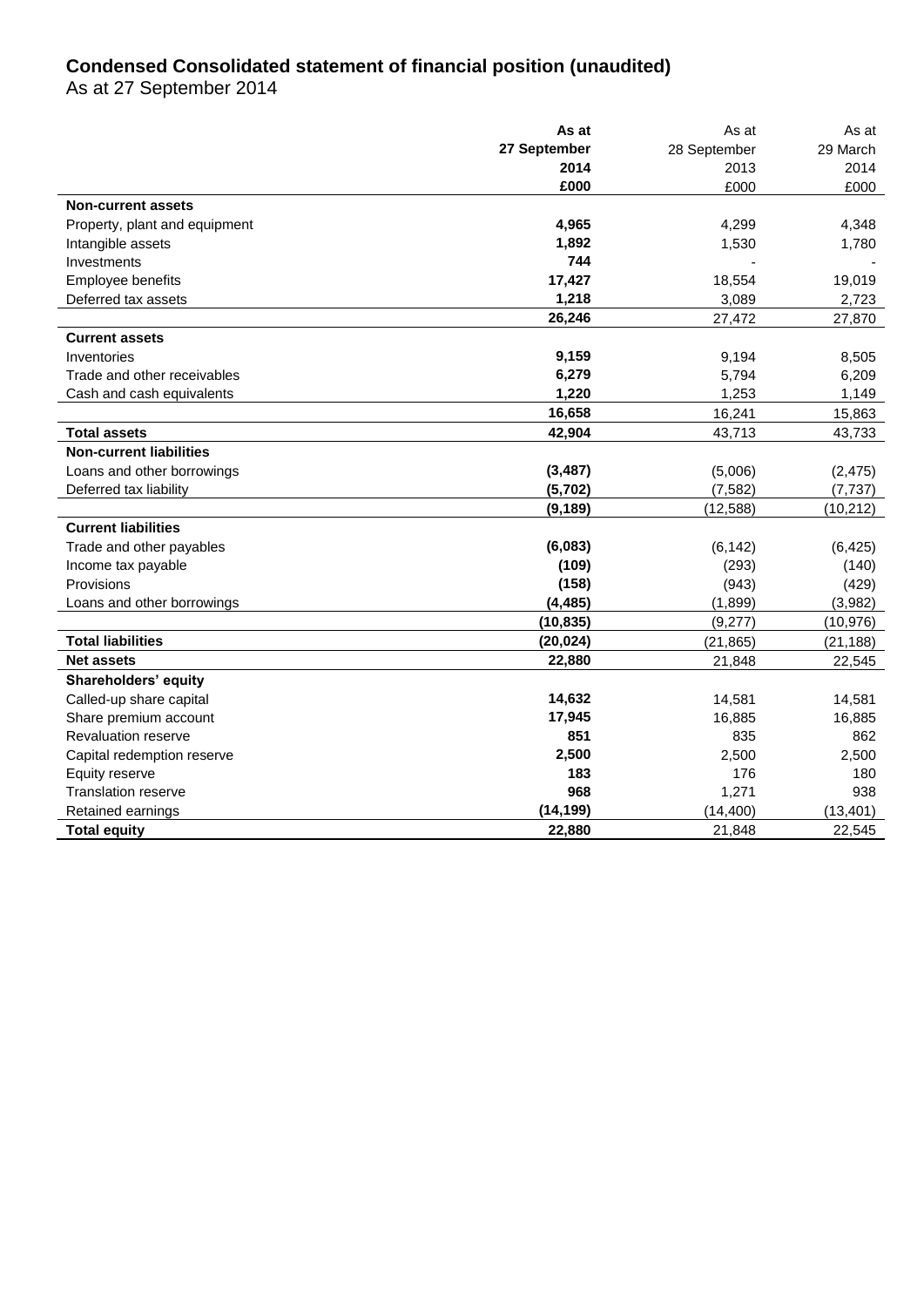# **Condensed Consolidated statement of changes in equity (unaudited)**

As at 27 September 2014

|                                                  | called up     | share           |                        | capital |             |         |           |         |
|--------------------------------------------------|---------------|-----------------|------------------------|---------|-------------|---------|-----------|---------|
|                                                  |               | share premium   | Revaluation redemption |         | Translation | Equity  | Retained  |         |
|                                                  |               | capital account | reserve                | reserve | reserve     | reserve | earnings  | Total   |
|                                                  | £000          | £000            | £000                   | £000    | £000        | £000    | £000      | £000    |
| At 30 March 2013                                 | 14,579 16,858 |                 | 909                    | 2,500   | 1,860       | 173     | (15, 222) | 21,657  |
| Loss for the period                              |               |                 |                        |         |             |         | 801       | 801     |
| Other comprehensive income:                      |               |                 |                        |         |             |         |           |         |
| Foreign currency translation                     |               |                 | (74)                   |         | (589)       |         | 37        | (626)   |
| Remeasurement of the net defined benefit assets  |               |                 |                        |         |             |         | (68)      | (68)    |
| Deferred tax                                     |               |                 |                        |         |             |         | 24        | 24      |
| Total comprehensive income                       |               |                 | (74)                   |         | (589)       |         | 794       | 131     |
| Transactions with owners:                        |               |                 |                        |         |             |         |           |         |
| Share capital subscribed for                     | 2             | 27              |                        |         |             |         |           | 29      |
| Shareholder loan issue with convertible warrants |               |                 |                        |         |             | 3       |           | 3       |
| Credit for share-based payments                  |               |                 |                        |         |             |         | 28        | 28      |
| Total transactions with owners                   | 2             | 27              |                        |         |             | 3       | 28        | 60      |
| At 28 September 2013                             |               | 14,581 16,885   | 835                    | 2,500   | 1,271       | 176     | (14, 400) | 21,848  |
| Profit for the period                            |               |                 |                        |         |             |         | 1,051     | 1,051   |
| Other comprehensive income:                      |               |                 |                        |         |             |         |           |         |
| Foreign currency translation                     |               |                 | (16)                   |         | (333)       |         | (35)      | (384)   |
| Remeasurement of the net defined benefit assets  |               |                 |                        |         |             |         | (161)     | (161)   |
| Revaluation of properties                        |               |                 | 43                     |         |             |         |           | 43      |
| Deferred tax                                     |               |                 |                        |         |             |         | 115       | 115     |
| Total comprehensive income                       |               |                 | 27                     |         | (333)       |         | 970       | 664     |
| Transactions with owners:                        |               |                 |                        |         |             |         |           |         |
| Shareholder loan issue with convertible warrants |               |                 |                        |         |             | 4       |           | 4       |
| Credit for share-based payments                  |               |                 |                        |         |             |         | 29        | 29      |
| Total transactions with owners                   |               |                 |                        |         |             | 4       | 29        | 33      |
| At 29 March 2014                                 |               | 14,581 16,885   | 862                    | 2,500   | 938         | 180     | (13, 401) | 22,545  |
| Profit for the period                            |               |                 |                        |         |             |         | 2,143     | 2,143   |
| Other comprehensive income:                      |               |                 |                        |         |             |         |           |         |
| Foreign currency translation                     |               |                 | (11)                   |         | 30          |         | (1)       | 18      |
| Remeasurement of the net defined benefit assets  |               |                 |                        |         |             |         | (4,069)   | (4,069) |
| Fair value adjustment of investments             |               |                 |                        |         |             |         | (358)     | (358)   |
| Deferred tax                                     |               |                 |                        |         |             |         | 1,424     | 1,424   |
| Total comprehensive income                       |               |                 | (11)                   |         | 30          |         | (861)     | (842)   |
| Transactions with owners:                        |               |                 |                        |         |             |         |           |         |
| Share capital subscribed for                     | 51            | 1,060           |                        |         |             |         |           | 1,111   |
| Shareholder loan issue with convertible warrants |               |                 |                        |         |             | 3       |           | 3       |
| Credit for share-based payments                  |               |                 |                        |         |             |         | 63        | 63      |
| Total transactions with owners                   | 51            | 1,060           |                        |         |             | 3       | 63        | 1,177   |
| At 27 September 2014                             |               | 14,632 17,945   | 851                    | 2,500   | 968         | 183     | (14, 199) | 22,880  |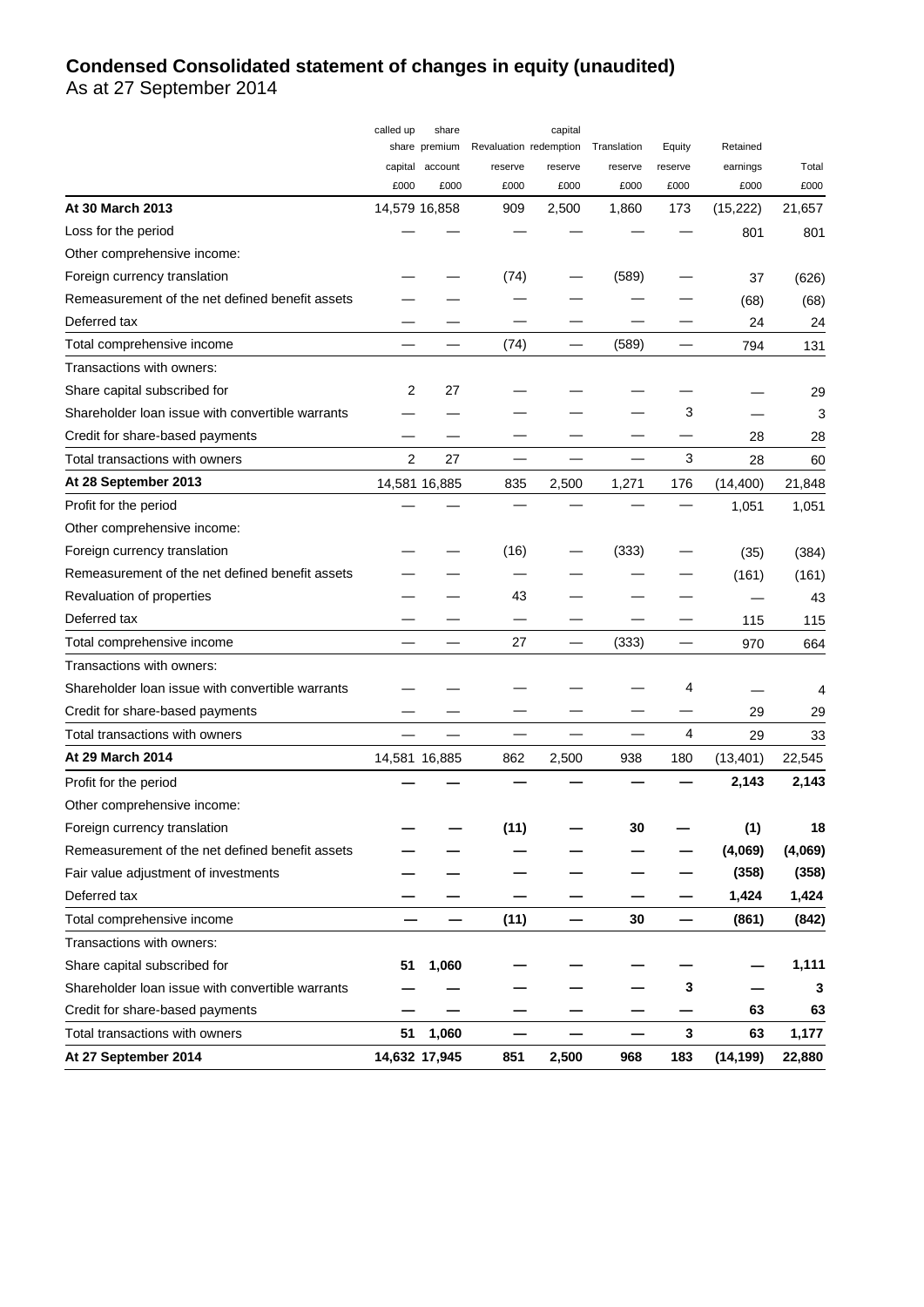# **Condensed consolidated cash flow statement (unaudited)**

for the 26 week period ended 27 September 2014

|                                                           | 26 weeks     | 26 weeks     | 52 weeks |
|-----------------------------------------------------------|--------------|--------------|----------|
|                                                           | ended        | ended        | To       |
|                                                           | 27 September | 28 September | 29 March |
|                                                           | 2014         | 2013         | 2014     |
|                                                           | £000         | £000         | £000     |
| Cash flows from operating activities                      |              |              |          |
| Profit/(loss) for the period                              | 2,143        | 801          | 1,852    |
| <b>Adjustments for:</b>                                   |              |              |          |
| Amortisation of development expenditure                   | 52           | 37           | 28       |
| Depreciation                                              | 222          | 249          | 467      |
| Past service pension credit                               | (2, 186)     |              |          |
| Net financial income                                      | (174)        | (176)        | (312)    |
| Loss on disposal of property, plant and machinery         | 13           | 21           |          |
| Equity share option expense                               | 63           | 28           | 57       |
| Income tax expense                                        | 1,021        | 142          | 623      |
| Operating cash flow before changes in working capital and | 1,154        | 1,102        | 2,715    |
| provisions                                                |              |              |          |
| Decrease in trade and other receivables                   | (19)         | 231          | (255)    |
| Decrease/(increase) in inventories                        | (564)        | 638          | 1,143    |
| Decrease in trade and other payables                      | (635)        | (1, 110)     | (1,243)  |
| Restructuring and redundancy expenditure                  |              |              | (371)    |
| Cash generated from/(used in) operations                  | (64)         | 861          | 1,989    |
| Interest paid                                             | (198)        | (118)        | (290)    |
| Income tax paid                                           | (30)         | (359)        | (496)    |
| Net cash flows from operating activities                  | (292)        | 384          | 1,203    |
| Cash flows from investing activities                      |              |              |          |
| Interest received                                         | 1            | 2            | 7        |
| Purchase of ProPhotonix shares                            | (1, 102)     |              |          |
| Proceeds from sale of property, plant and equipment       |              |              | 42       |
| Purchase of property, plant and equipment                 | (870)        | (239)        | (545)    |
| Development expenditure capitalised                       | (165)        | (269)        | (511)    |
| Net cash from investing activities                        | (2, 136)     | (506)        | (1,007)  |
| Cash flows from financing activities                      |              |              |          |
| Net proceeds from issue of ordinary shares                | 1,068        | 29           | 29       |
| Net repayment of external borrowing                       | 1,477        | 425          | (72)     |
| Net finance lease expenditure                             | (39)         | (30)         | 58       |
| Net cash flows from financing activities                  | 2,506        | 424          | 15       |
| Net increase/(decrease) in cash and cash equivalents      | 78           | 302          | 211      |
| Cash and cash equivalents at the beginning of the period  | 1,149        | 1,025        | 1,025    |
| Effect of exchange rate fluctuations on cash held         | (7)          | (74)         | (87)     |
| Cash and cash equivalents at the end of the period        | 1,220        | 1,253        | 1,149    |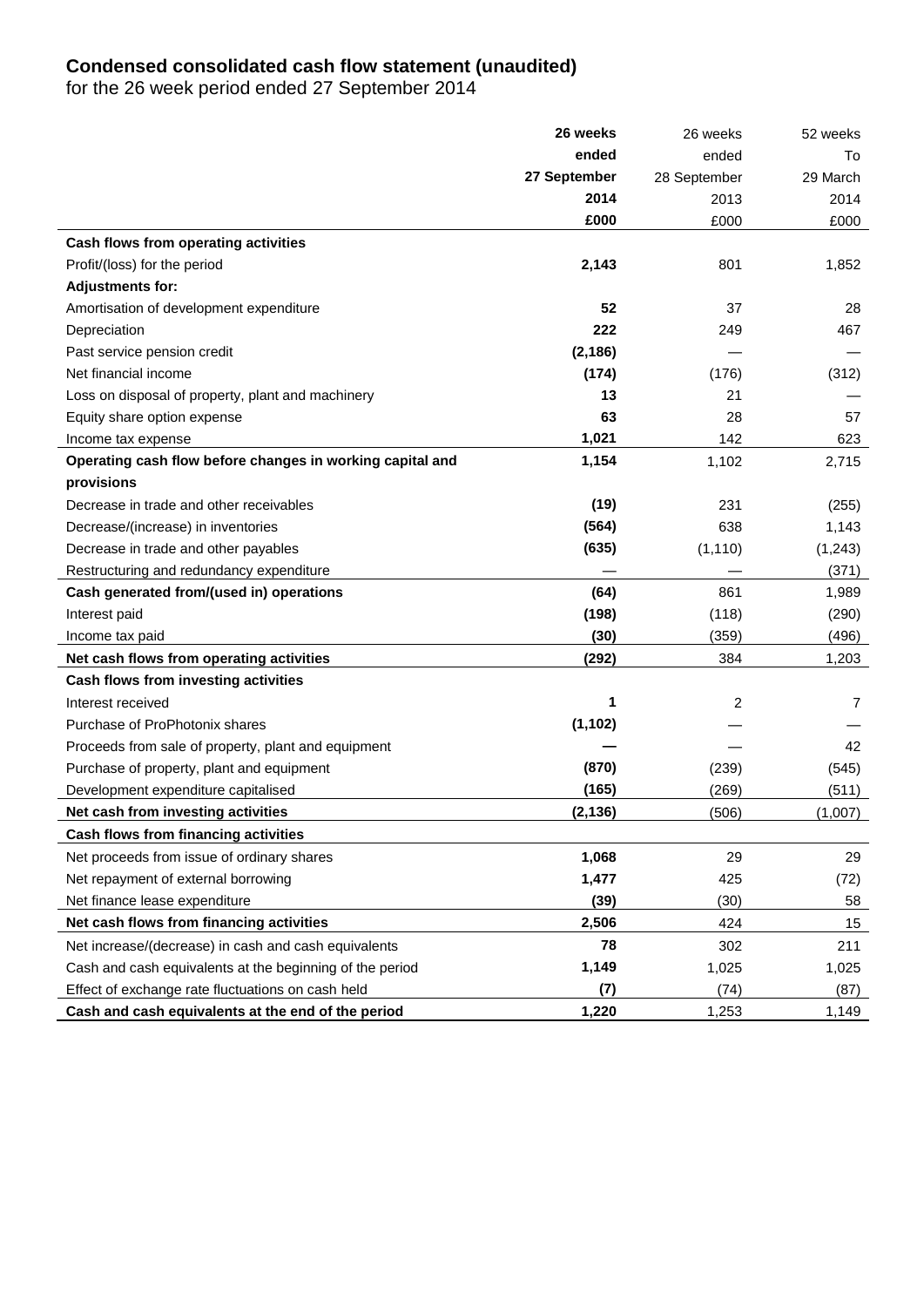### **1. BASIS OF PREPARATION**

The 600 Group PLC (the "Company") is a public limited company incorporated and domiciled in England and Wales. The Company's ordinary shares are traded on the AIM Market of the London Stock Exchange. The Consolidated Interim Financial Statements of the Company for the 26 week period ended 27 September 2014 comprise the Company and its subsidiaries (together referred to as the ―Group‖).

This half yearly financial report is the condensed consolidated financial information of the Group for the 26 week period ended 27 September 2014. The Condensed Consolidated Half-yearly Financial Statements do not constitute statutory financial statements and do not include all the information and disclosures required for full annual financial statements. The Condensed Consolidated Half-yearly Financial Statements were approved by the Board on 26 November 2014.

The comparative figures for the financial year ended 29 March 2014 are not the Group's statutory accounts for that financial year. Those accounts have been reported on by the Group's auditors and delivered to the Registrar of Companies. The report of the auditors was (i) unqualified; (ii) did not include a reference to any matters to which the auditors drew attention by way of emphasis without qualifying their report, and (iii) did not contain a statement under Section 498 (2) or (3) of the Companies Act 2006.

The half yearly results for the current and comparative period are neither audited nor reviewed by the Company's auditors.

As noted in the Basis of preparation accounting policy in the Group's Financial Statements for 29 March 2014 the Group refinanced in May 2014 with Santander PLC who provided a Term Loan facility of £2.00m with scheduled repayments through to November 2017 and a Revolving Credit facility of £1.30m until May 2017. In addition a further Term Loan was provided in June 2014 of £0.72m with repayments through to November 2017 to finance the acquisition of the Gamet premises. The overseas bank overdrafts in place around the Group are all due for review in June 2015.

The Group's forecasts and projections, taking account of reasonably possible changes in trading performance, show that the Group should be able to operate within the level of these facilities.

The Haddeo loan of £2.5m is due for repayment in August 2015. The Group has held discussions with Santander PLC, Haddeo and its overseas banks and no matters have been drawn to its attention to suggest the renewal of, or provision of, similar working capital or loan facilities would not be forthcoming on acceptable terms at the expiry of the current facility terms. The Group also considers that alternative sources of finance would be available should the need arise.

The Directors have a reasonable expectation that the Company and the Group have adequate resources to continue in operational existence for the foreseeable future. Accordingly, they have continued to adopt the going concern basis in the preparation of this half yearly financial report.

### **2. SIGNIFICANT ACCOUNTING POLICIES**

The Condensed Consolidated Financial Statements in this half yearly financial report for the 26 week period ended 27 September 2014 have been prepared using accounting policies and methods of computation consistent with those set out in The 600 Group PLC's Annual Report and Financial Statements for the 52 week period ended 29 March 2014.

In preparing the condensed financial statements, management is required to make accounting assumptions and estimates. The assumptions and estimation methods were consistent with those applied to the Annual Report and Financial Statements for the 52 week period ended 29 March 2014.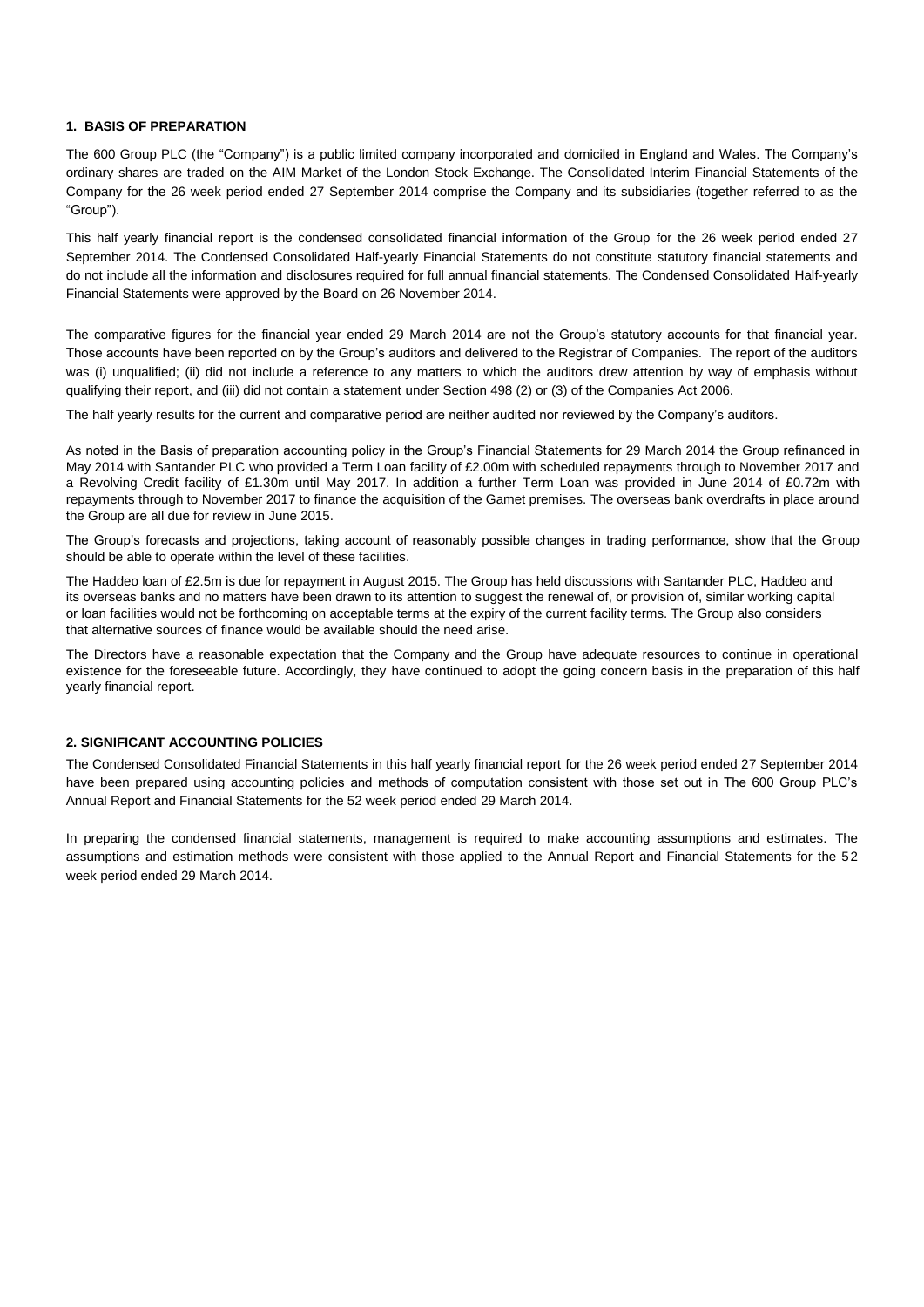### **3. SEGMENT ANALYSIS**

IFRS 8 - "Operating Segments" requires operating segments to be identified on the basis of internal reporting about components of the Group that are regularly reviewed by the chief operating decision maker to allocate resources to the segments and to assess their performance. The chief operating decision maker has been identified as the Executive Directors. The Executive Directors review the Group's internal reporting in order to assess performance and allocate resources.

The Executive Directors consider there to be two continuing operating segments being Machine Tools and Precision Engineered Components and Laser Marking.

The Executive Directors assess the performance of the operating segments based on a measure of operating profit/(loss). This measurement basis excludes the effects of Special Items from the operating segments. Head Office and unallocated represent central functions and costs and include the effects of the Group Final Salary Scheme in the UK and the charge for share based payments.

The following is an analysis of the Group's revenue and results by reportable segment:

|                                                         | <b>Continuing</b>                             |                |                    |           |  |  |
|---------------------------------------------------------|-----------------------------------------------|----------------|--------------------|-----------|--|--|
| 26 Weeks ended 27 September 2014                        | <b>Machine</b><br><b>Tools</b><br>& Precision |                |                    |           |  |  |
|                                                         | <b>Engineered</b>                             | Laser          | <b>Head Office</b> |           |  |  |
|                                                         | <b>Components</b>                             | <b>Marking</b> | & unallocated      | Total     |  |  |
| Segmental analysis of revenue                           | £000                                          | £000           | £000               | £000      |  |  |
| Revenue from external customers                         | 17,174                                        | 3,877          |                    | 21,051    |  |  |
| Inter-segment revenue                                   |                                               | 124            |                    | 124       |  |  |
| Total segment revenue                                   | 17,174                                        | 4,001          |                    | 21,175    |  |  |
| Less: inter-segment revenue                             |                                               | (124)          |                    | (124)     |  |  |
| <b>Total revenue</b>                                    | 17,174                                        | 3,877          | ۰                  | 21,051    |  |  |
| <b>Operating Profit/(loss) pre-pensions</b><br>credit   | 1,369                                         | 73             | (638)              | 804       |  |  |
| <b>Pensions credit</b>                                  |                                               |                | 2,186              | 2,186     |  |  |
| <b>Operation Profit/(loss)</b>                          | 1,369                                         | 73             | 1,548              | 2,990     |  |  |
| Other segmental information:                            |                                               |                |                    |           |  |  |
| Reportable segment assets                               | 18,521                                        | 6,402          | 17,981             | 42,904    |  |  |
| Reportable segment liabilities                          | (6, 569)                                      | (1,291)        | (12, 164)          | (20, 024) |  |  |
| Intangible & Property, plant and<br>equipment additions | 832                                           | 203            |                    | 1,035     |  |  |
|                                                         |                                               |                |                    |           |  |  |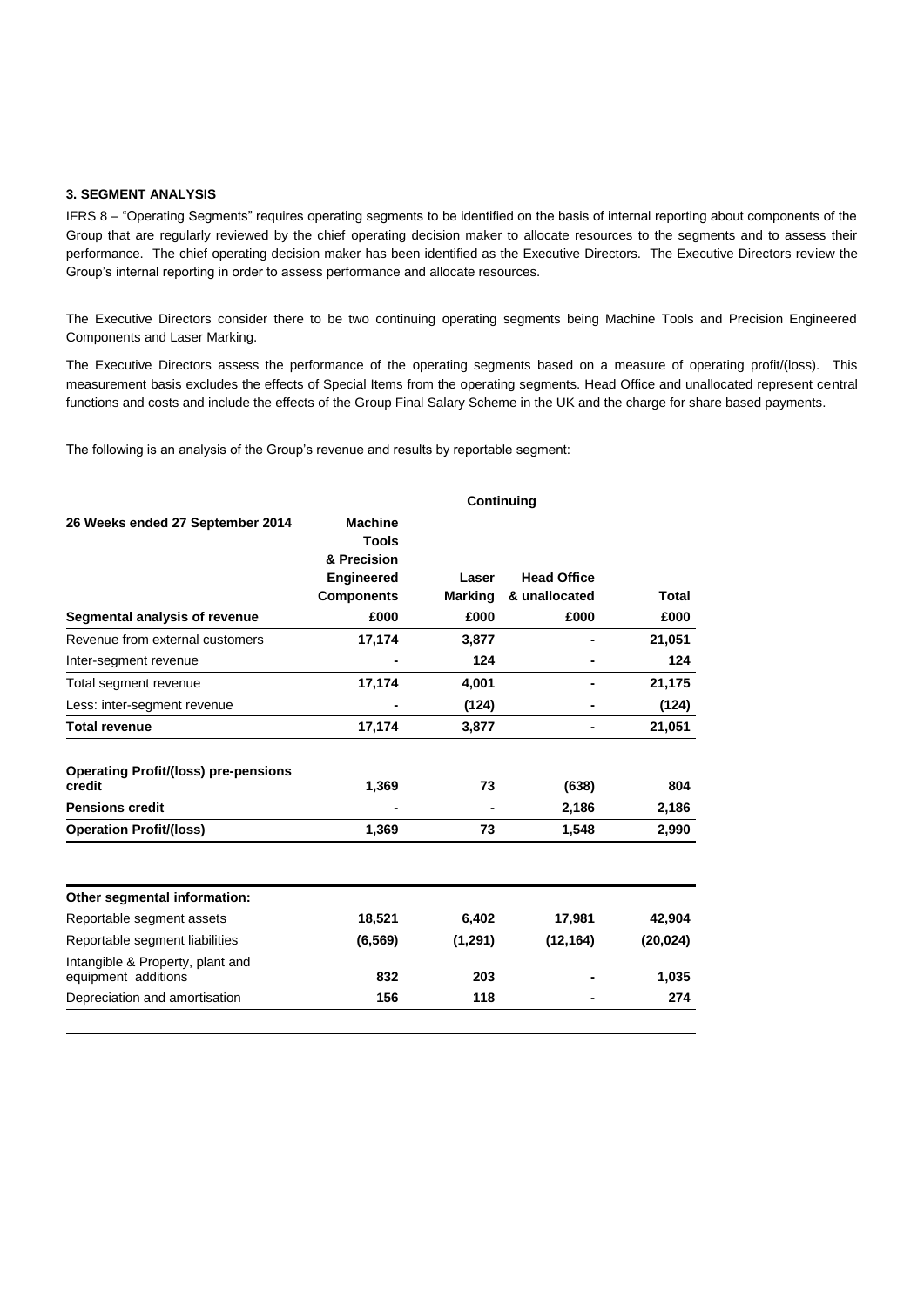## **3. SEGMENT ANALYSIS (continued)**

|                                                         | Continuing                      |          |                    |           |  |  |
|---------------------------------------------------------|---------------------------------|----------|--------------------|-----------|--|--|
| 26 Weeks ended 28 September 2013                        | Machine<br>Tools<br>& Precision |          |                    |           |  |  |
|                                                         | Engineered                      | Laser    | <b>Head Office</b> |           |  |  |
|                                                         | Components                      | Marking  | & unallocated      | Total     |  |  |
| Segmental analysis of revenue                           | £000                            | £000     | £000               | £000      |  |  |
| Revenue from external customers                         | 17,648                          | 3,289    |                    | 20,937    |  |  |
| Inter-segment revenue                                   |                                 | 166      |                    | 166       |  |  |
| Total segment revenue                                   | 17,648                          | 3,455    |                    | 21,103    |  |  |
| Less: inter-segment revenue                             |                                 | (166)    |                    | (166)     |  |  |
| Total revenue                                           | 17,648                          | 3,289    |                    | 20,937    |  |  |
| Operation Profit/(loss)                                 | 1,213                           | 144      | (590)              | 767       |  |  |
| Other segmental information:                            |                                 |          |                    |           |  |  |
| Reportable segment assets                               | 16,399                          | 4,622    | 22,692             | 43,713    |  |  |
| Reportable segment liabilities                          | (6, 236)                        | (1, 119) | (14, 510)          | (21, 865) |  |  |
| Intangible & Property, plant and<br>equipment additions | 120                             | 388      |                    | 508       |  |  |
| Depreciation and amortisation                           | 162                             | 109      | 15                 | 286       |  |  |

|                                                                       |                  | Continuing |                    |           |
|-----------------------------------------------------------------------|------------------|------------|--------------------|-----------|
| 52-weeks ended 29 March 2014                                          | Machine<br>Tools |            |                    |           |
|                                                                       | & Precision      |            |                    |           |
|                                                                       | Engineered       | Laser      | <b>Head Office</b> |           |
|                                                                       | Components       | Marking    | & unallocated      | Total     |
| Segmental analysis of revenue                                         | £000             | £000       | £000               | £000      |
| Revenue from external customers                                       | 34,431           | 7,276      |                    | 41,707    |
| Inter-segment revenue                                                 |                  | 296        |                    | 296       |
| Total segment revenue                                                 | 34,431           | 7,572      |                    | 42,003    |
| Less: inter-segment revenue                                           |                  | (296)      |                    | (296)     |
| Total revenue per statutory accounts                                  | 34,431           | 7,276      |                    | 41,707    |
| Segmental analysis of operating<br>Profit/(loss) before special Items | 3,005            | 421        | (1,078)            | 2,348     |
|                                                                       |                  |            |                    |           |
| Special Items                                                         |                  |            | (185)              | (185)     |
| Group (Loss)/profit from operations                                   | 3,005            | 421        | (1,263)            | 2,163     |
| Other segmental information:                                          |                  |            |                    |           |
| Reportable segment assets                                             | 17,557           | 6,153      | 20,023             | 43,733    |
| Reportable segment liabilities                                        | (6,043)          | (1,522)    | (13, 623)          | (21, 188) |
| Intangible & Property, plant and equipment<br>additions               | 412              | 644        |                    | 1,056     |
| Depreciation and amortisation                                         | 308              | 159        | 28                 | 495       |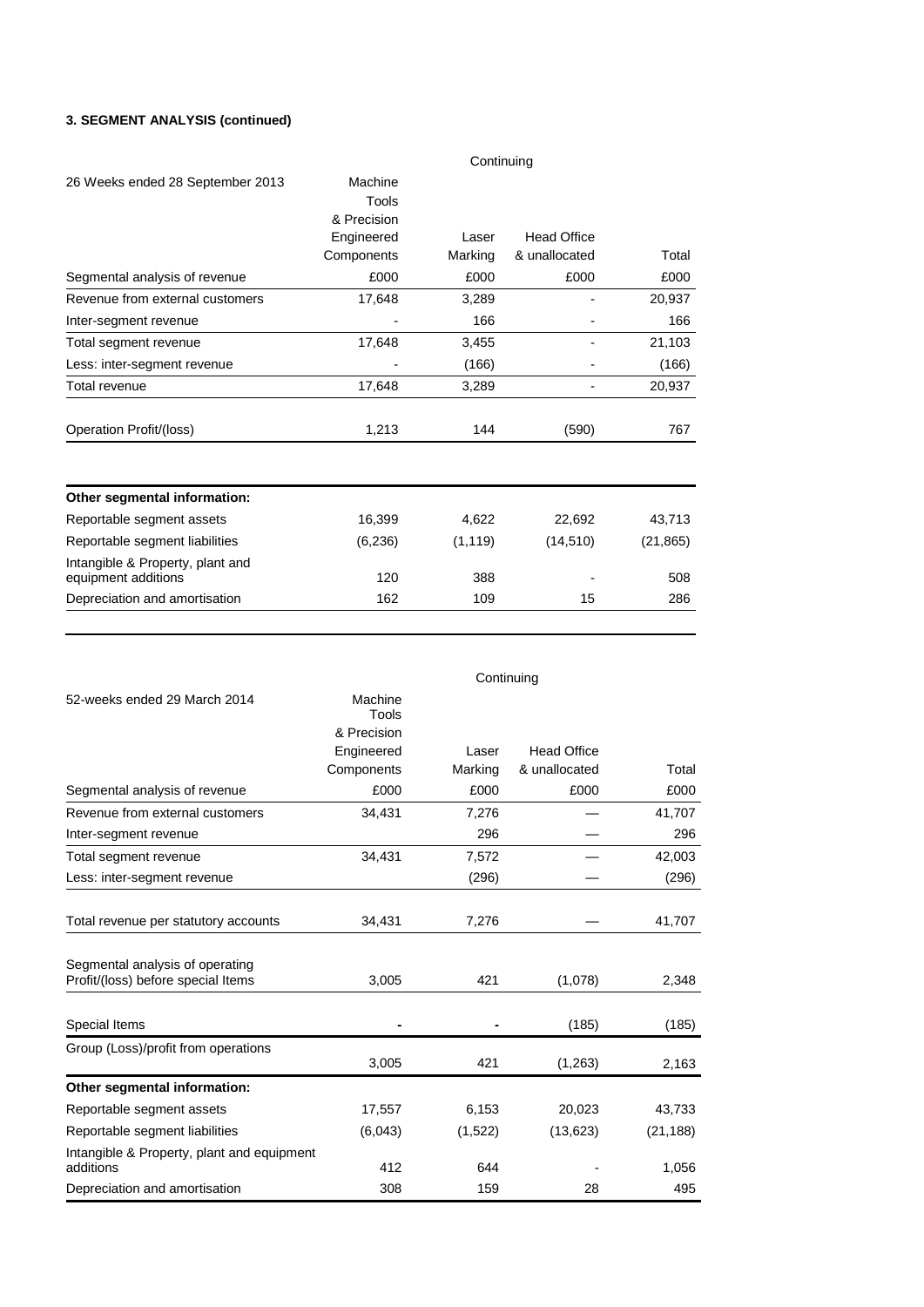### **4. SPECIAL ITEMS AND SHARE BASED PAYMENT COST**

In order for users of the financial statements to better understand the underlying performance of the Group the Board have separately disclosed transactions which by virtue of their size or incidence, are considered to be one off in nature. In addition the charge for share based payments has also been separately identified.

Special items include gains and losses on the sale of properties and assets, exceptional costs relating to reorganisation, redundancy and restructuring, legal disputes and inventory and intangibles impairments.

|                            | 27 September | 28 September | 29 March |
|----------------------------|--------------|--------------|----------|
|                            | 2014         | 2013         | 2014     |
|                            | £000         | £000         | £000     |
| <b>Operating costs</b>     |              |              |          |
| Abortive acquisition costs |              |              | (128)    |
| Pension credit             | 2,186        |              |          |
| <b>Total Special Items</b> | 2,186        |              | (128)    |
| Share based payment costs  | (63)         | (28)         | (57)     |

### **5. FINANCIAL INCOME AND EXPENSE**

|                                        | 27 September | 28 September | 29 March |
|----------------------------------------|--------------|--------------|----------|
|                                        | 2014         | 2013         | 2014     |
|                                        | £000         | £000         | £000     |
| Interest income                        |              | 2            | 7        |
| Interest on Pension surplus            | 443          | 421          | 827      |
| <b>Financial income</b>                | 444          | 423          | 834      |
| Bank overdraft and loan interest       | (92)         | (78)         | (170)    |
| Shareholder Ioan interest              | (100)        | (100)        | (200)    |
| Finance charges on finance leases      | (6)          | (6)          | (18)     |
| Amortisation of shareholder loan costs | (72)         | (63)         | (134)    |
| <b>Financial expense</b>               | (270)        | (247)        | (522)    |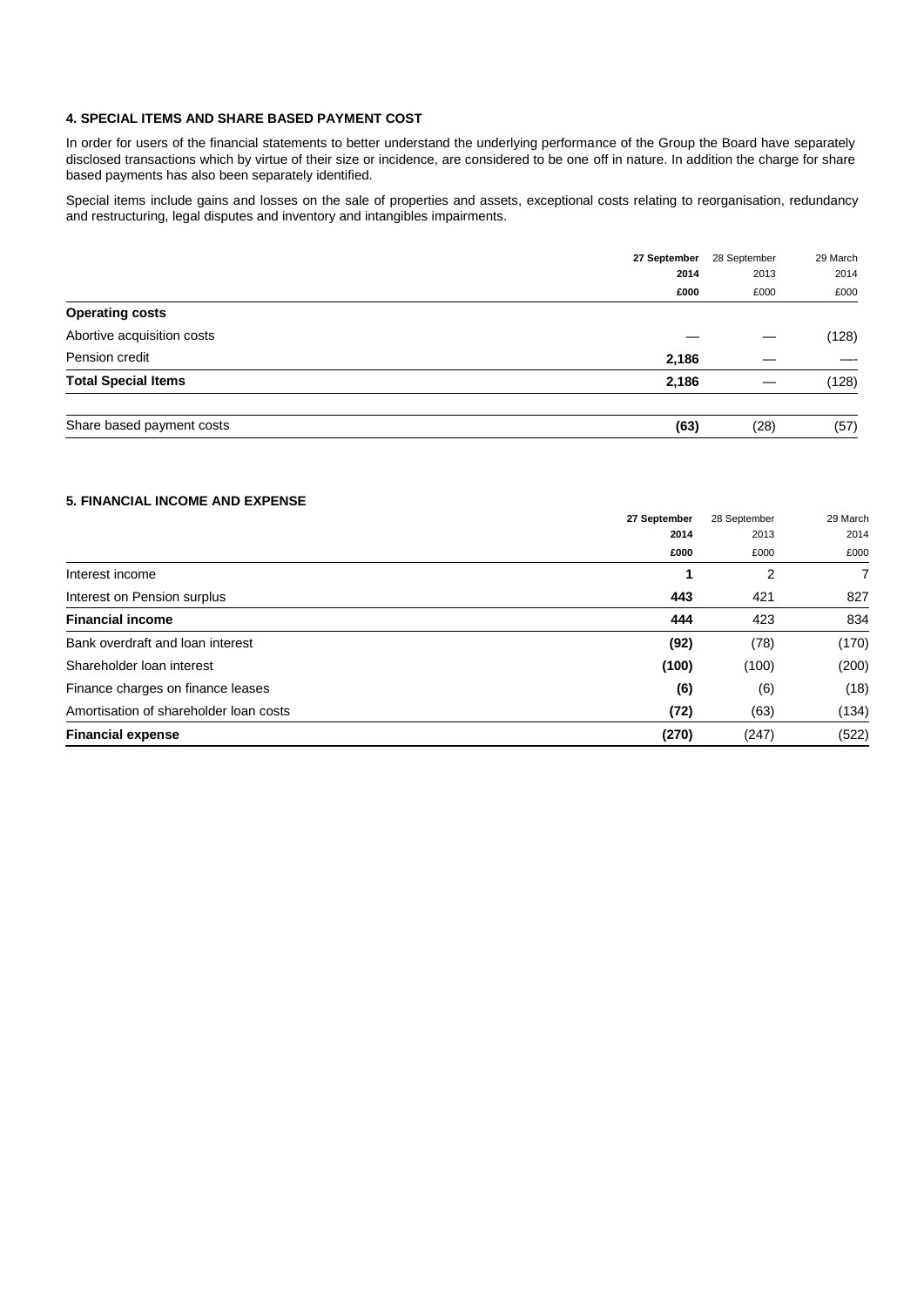## **6. TAXATION**

|                                                      | 27 September<br>2014 | 28 September | 29 March |
|------------------------------------------------------|----------------------|--------------|----------|
|                                                      |                      | 2013         | 2014     |
|                                                      | £000                 | £000         | £000     |
| Current tax:                                         |                      |              |          |
| Corporation tax at 21% (2013: 23%):                  |                      |              |          |
| Overseas taxation:                                   |                      |              |          |
| - current period                                     | (98)                 | (117)        | (62)     |
| Total current tax charge                             | (98)                 | (117)        | (62)     |
| Deferred taxation:                                   |                      |              |          |
| - current period                                     | (884)                | (134)        | (400)    |
| - prior period                                       | (39)                 | 109          | (161)    |
| Total deferred taxation charge                       | (923)                | (25)         | (561)    |
| Taxation (charged)/ credited to the income statement | (1,021)              | (142)        | (623)    |

Following the enactment of legislation in the UK to reduce the corporation tax rate from 23% to 20% from 1 April 2015, the effective tax rate in this period includes the impact on the income statement of calculating the UK deferred tax balances at the lower UK corporation tax rate.

### **7. EARNINGS PER SHARE**

.

The calculation of the basic earnings per share of 2.49p (2013: 0.95p) is based on the earnings for the financial period attributable to the Parent Company's shareholders of a profit of £2,143,000 (2012 £801,000) and on the weighted average number of shares in issue during the period of 85,935,071 (2013: 84,368,806). At 27 September 2014, there were 9,900,000 (2013: 4,500,000) potentially dilutive shares on option and 11,595,000 share warrants exercisable at 20p. The weighted average effect of these as at 27 September 2014 was 4,147,271 (2013: 1,276,504) giving a diluted earnings per share of 2.38p (2013: 0.94p).

|                                                    | 27 September | 28 September | 29 March   |
|----------------------------------------------------|--------------|--------------|------------|
|                                                    | 2014         | 2013         | 2014       |
| Weighted average number of shares                  | £000         | £000         | £000       |
| Issued shares at start of period                   | 84.430.346   | 84.256.091   | 84,256,091 |
| Effect of shares issued in the period              | 1.504.725    | 112.715      | 174,255    |
| Weighted average number of shares at end of period | 85,935,071   | 84.368.806   | 84,430,346 |

| Underlying earnings                         |          |       |       |
|---------------------------------------------|----------|-------|-------|
| Total post tax earnings                     | 2,143    | 801   | 1,852 |
| Special items and share based payment costs | (2, 123) | 28    | 185   |
| Pensions Interest                           | (443)    | (421) | (827) |
| Amortisation of Shareholder Ioan expenses   | 72       | 63    | 134   |
| <b>Associated Taxation</b>                  | 906      | 71    | 258   |
| <b>Underlying Earnings</b>                  | 555      | 542   | 1,602 |
|                                             |          |       |       |

| Underlying Earnings Per Share | 0.65p | 0.64 <sub>D</sub> | 1.90p |
|-------------------------------|-------|-------------------|-------|
|                               |       |                   |       |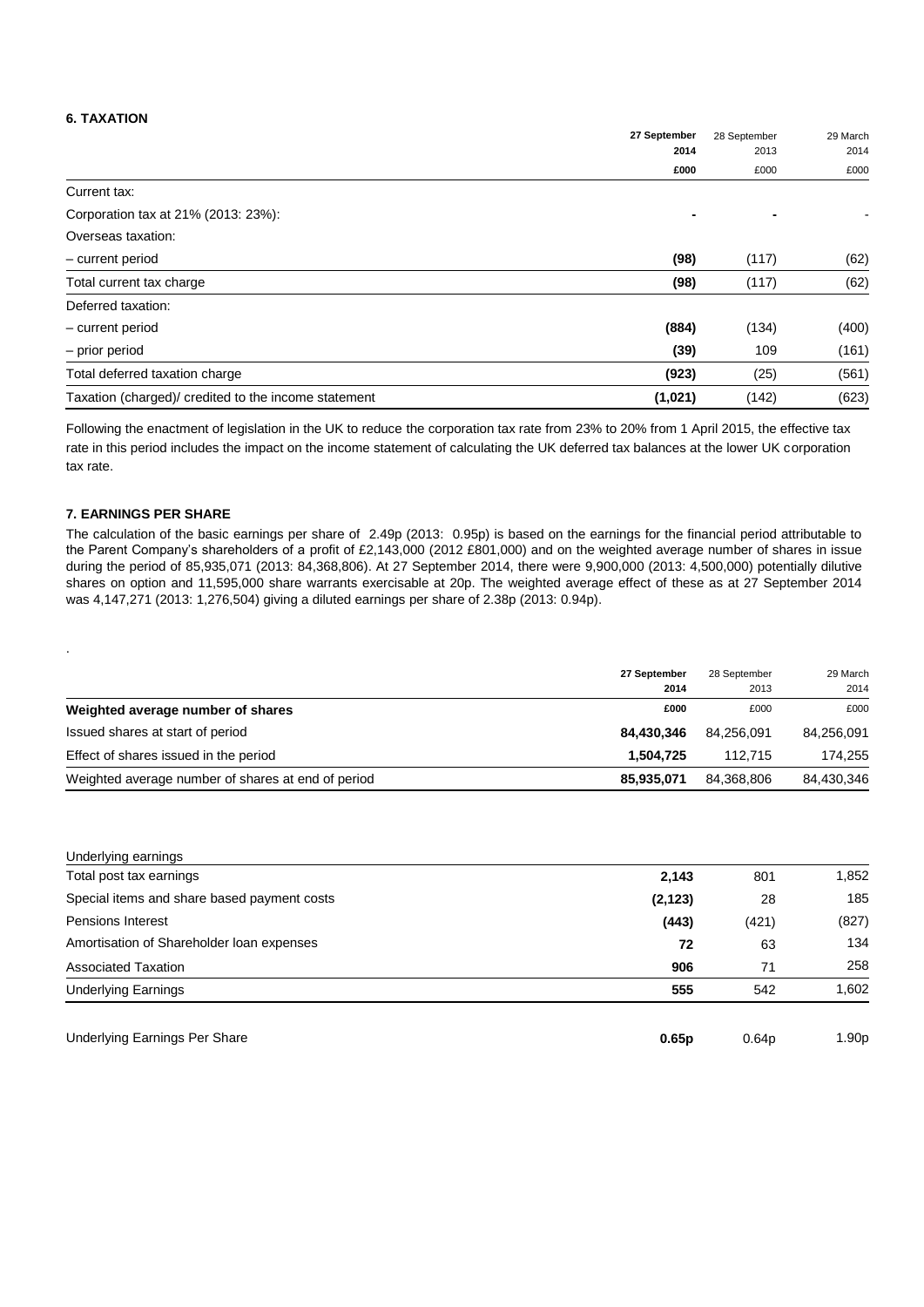### **8. INVESTMENTS**

|                                                   | 27 September | 28 September | 29 March |
|---------------------------------------------------|--------------|--------------|----------|
|                                                   | 2014         | 2013         | 2014     |
|                                                   | £000         | £000         | £000     |
| Investment in ProPhotonix Limited ordinary shares | 744          |              |          |
|                                                   |              |              |          |
| <b>Total Investments</b>                          | 744          | -            |          |

On 3 August 2014 the Company acquired 26.3% of the ordinary share capital of ProPhotonix Limited through the issue of ordinary shares in the Company representing 5.5% of the enlarged share capital of 600 Group Plc. The share exchange was carried out following presentations with three London-based institutional investors, each of whom indicated support for the exchange.

ProPhotonix Limited is AIM listed, although registered in Delaware, and designs and manufactures LED arrays and laser diode modules in the UK and Ireland. It has a strong base of technology and applications knowledge, applicable to high growth sectors including niche industrial, security and medical markets. We continue to engage with the board of Prophotonix in constructive dialogue to promote closer co-operation.

The initial investment of £1.10m was adjusted down to a fair value of £0.74m at 27 September 2014. The £0.36m write down was taken to the Statement of comprehensive income and expense.

### **9. RECONCILIATION OF NET CASH FLOW TO NET DEBT**

|                                                  | 27 September<br>2014 | 28 September | 29 March |
|--------------------------------------------------|----------------------|--------------|----------|
|                                                  |                      | 2013         | 2014     |
|                                                  | £000                 | £000         | £000     |
| Increase in cash and cash equivalents            | 78                   | 302          | 211      |
| Increase in debt and finance leases              | (1, 438)             | (426)        | 14       |
| Decrease /(Increase) in net debt from cash flows | (1,360)              | (124)        | 225      |
| Net debt at beginning of period                  | (5,308)              | (5,407)      | (5, 407) |
| Shareholder loan amortisation                    | (69)                 | (60)         | (126)    |
| Exchange effects on net funds                    | (15)                 | (10)         | ۰.       |
| Net debt at end of period                        | (6, 752)             | (5,601)      | (5,308)  |

### **10. ANALYSIS OF NET DEBT**

|                                                                                         | At       | Exchange/ |       |            | At           |
|-----------------------------------------------------------------------------------------|----------|-----------|-------|------------|--------------|
|                                                                                         | 29 March | Reserve   |       |            | 27 September |
|                                                                                         | 2014     | movement  | Other | Cash flows | 2014         |
|                                                                                         | £000     | £000      | £000  | £000       | £000         |
| Cash at bank and in hand                                                                | 1.049    | (7)       |       | 78         | 1,120        |
| Short term deposits (included within cash and cash<br>equivalents on the balance sheet) | 100      |           |       |            | 100          |
|                                                                                         | 1,149    | (7)       |       | 78         | 1,220        |
| Debt due within one year                                                                | (3,881)  | (11)      | ۰.    | 1,855      | (2,037)      |
| Debt due after one year                                                                 |          |           | ۰.    | (3,332)    | (3, 332)     |
| Shareholder loan                                                                        | (2,289)  |           | (69)  |            | (2,358)      |
| Finance leases                                                                          | (287)    | 3         |       | 39         | (245)        |
| Total                                                                                   | (5,308)  | (15)      | (69)  | (1,360)    | (6, 752)     |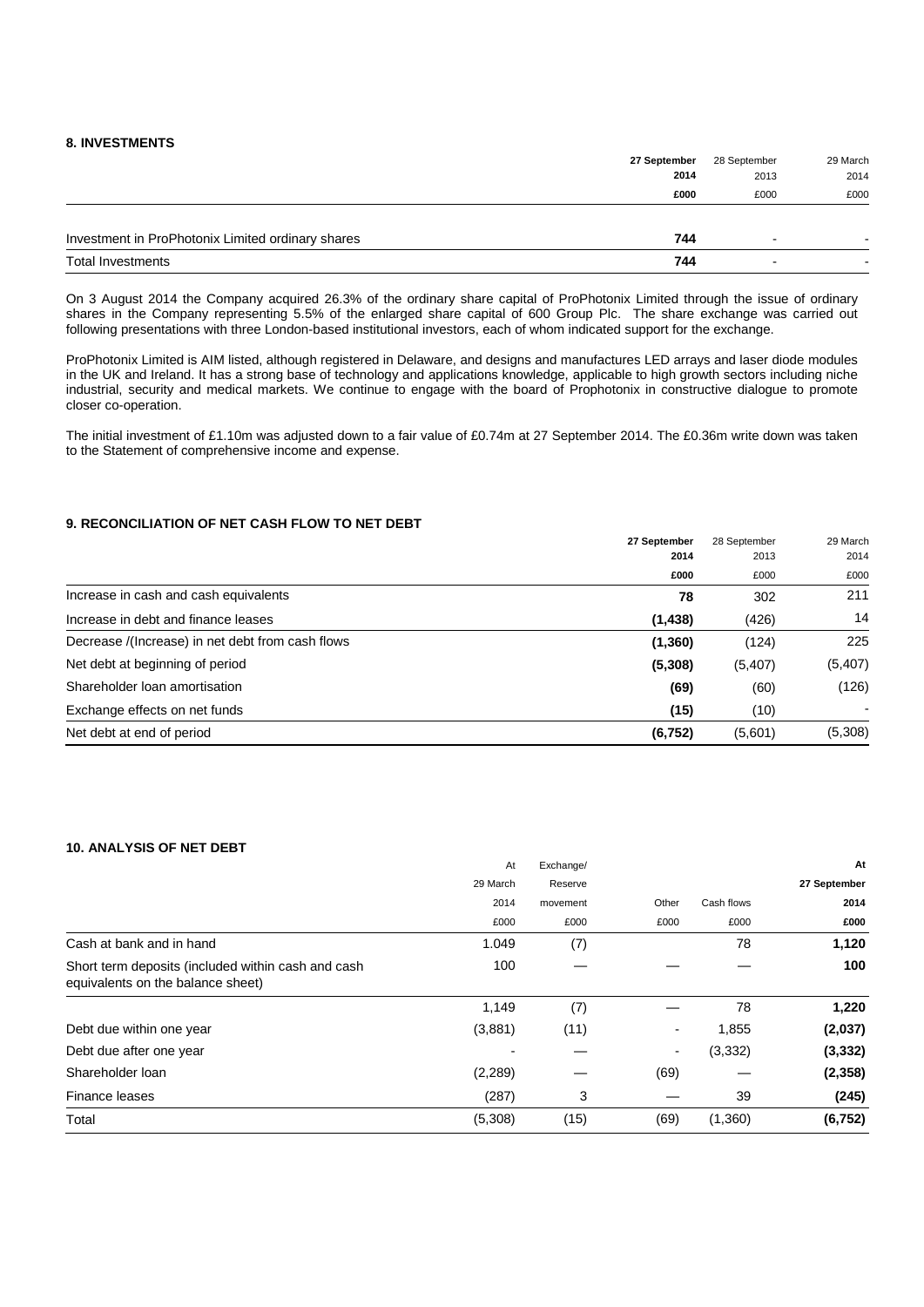#### **11. EMPLOYEE BENEFITS**

The Group has defined benefit pension schemes in the UK and USA. The assets of these schemes are held in separate trusteeadministered funds. The principal scheme is the UK defined benefit plan.

The UK scheme was closed to future accrual of benefits at 31 March 2013. Any deficit contributions required are determined by independent qualified actuaries based upon triennial actuarial valuations in the UK and on annual valuations in the US. There have been no deficit contributions made to the schemes during the reported periods and the latest actuarial valuation of the UK scheme to 31 March 2013 was agreed with the Trustees in October 2013. The Technical Provisions deficit of the UK scheme at 31 March 2013 represented a funding level of 88.9% and the recovery plan agreed with the Trustees based upon the updated deficit at 30 September 2013 of £19.5m assumes this deficit will be eliminated by a 1% outperformance of the scheme assets against the 3% gilt yield discount rate assumed in the valuation over a 14 year period, with the Company again not required to make any deficit contributions.

| 27 September | 28 September | 29 March |
|--------------|--------------|----------|
| 2014         | 2013         | 2014     |
| £000         | £000         | £000     |
| 196,419      | 204,214      | 204,214  |
| 7,100        | (10, 400)    | (7, 723) |
| 203,519      | 193,814      | 196,491  |
| 177,509      | 186,109      | 186,109  |
| 8,583        | (10, 849)    | (8,600)  |
| 186,092      | 175,260      | 177,509  |
| 17,427       | 18,554       | 18,982   |
|              |              |          |

The principal assumptions used for the purpose of the IAS 19 valuation for the UK scheme compared to the 2014 year end were as follows:

|                                                           | 27 September                | 29 March<br>2014<br>UK scheme<br>% p.a. |
|-----------------------------------------------------------|-----------------------------|-----------------------------------------|
|                                                           | 2014<br>UK scheme<br>% p.a. |                                         |
|                                                           |                             |                                         |
|                                                           |                             |                                         |
| Inflation under RPI                                       | 3.25                        | 3.20                                    |
| Inflation under CPI                                       | 2.05                        | 2.00                                    |
| Rate of increase to pensions in payment – LPI 5%          | 3.15                        | 3.10                                    |
| Discount rate for scheme liabilities and return on assets | 4.00                        | 4.50                                    |